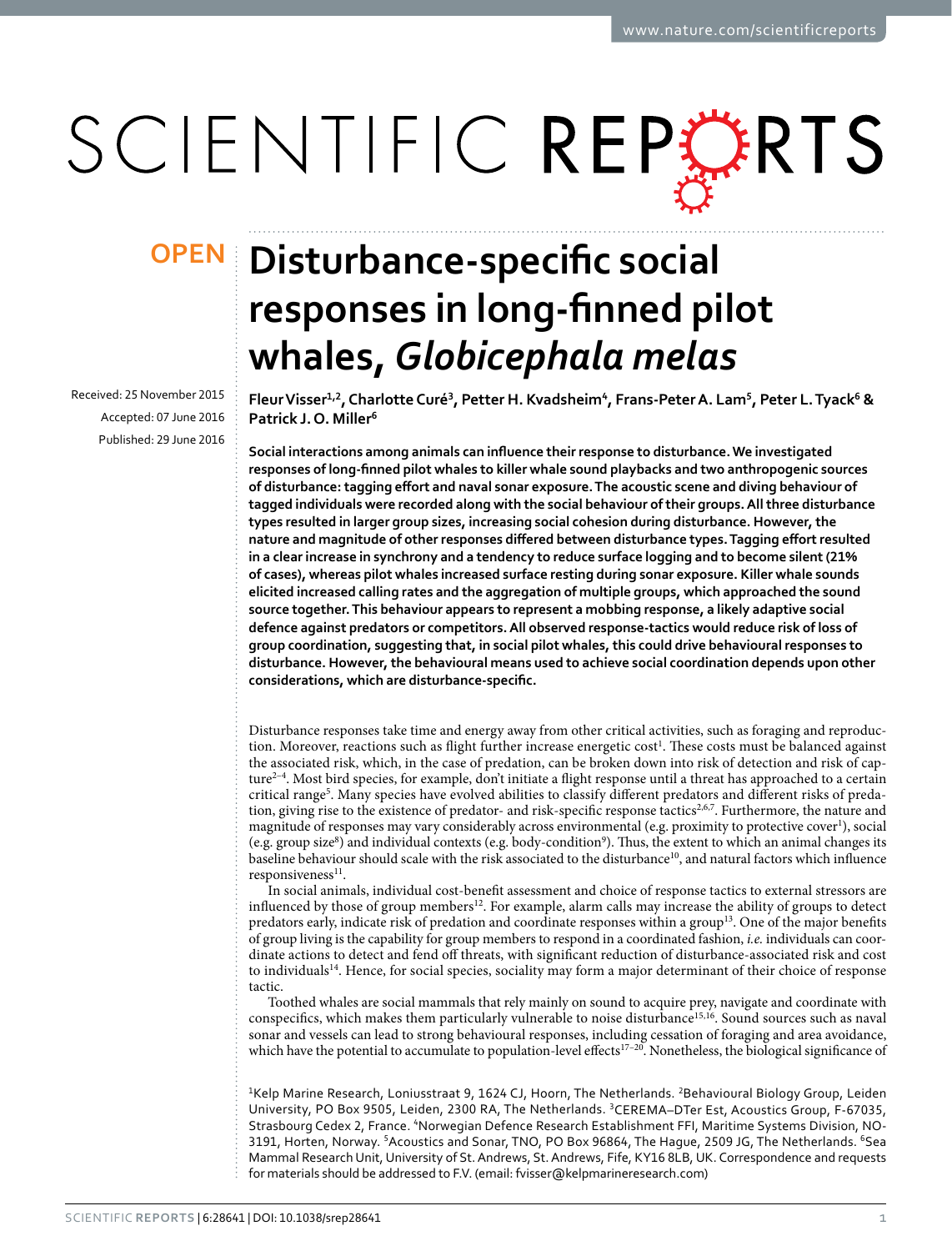

<span id="page-1-0"></span>**Figure 1. Experiment-timeline design.** Experiments consisted of one to four phases (tagging (TAG), baseline, sonar exposure and killer whale playback (KW)), including 6 experiment conditions. The number of sessions within the baseline, sonar and killer whale playback phases varied between experiments ([Table 1\)](#page-2-0). Two sets of change scores were calculated: I) change in behaviour between during and pre-exposure periods (PRE\_DUR) and II) change in behaviour between post- and pre-exposure periods (PRE\_POST). LATE=final 30minutes of tagging phase. CTRL = control

toothed whale responses to different disturbances remains poorly understood. This is partly due to large differences in the nature and magnitude of the response within and between species<sup>21–23</sup>. Furthermore, most toothed whale response studies have reported on movement or diving behaviour of individuals (e.g.<sup>24,25</sup>). Here, we focus on social aspects of behavioural responses to disturbance.

Long-finned pilot whales (*Globicephala melas*) are social toothed whales that live in stable matrilineal groups within larger aggregations<sup>26</sup>. Groups cooperate in defence against predators or competitors and coordinate the timing of their foraging behaviour<sup>27-29</sup>. Most cetaceans are highly vocal<sup>[30](#page-9-16)</sup> and exhibit auditory-mediated responses to heterospecific as well as man-made sounds<sup>27,[31,](#page-9-17)32</sup>. Compared to most other cetaceans tested, pilot whales show relatively high threshold levels for behavioural responses from acoustic disturbance by naval sona[r20,](#page-9-19)[22–25](#page-9-20),[33](#page-9-21).

To explore the response tactics of social toothed whales and the biological significance of their behavioural responses, we investigated the type and magnitude of long-finned pilot whale responses to two sources of anthropogenic disturbance (tagging effort, naval sonar) and compared these to their responses to a natural heterospecific disturbance, playback of the sounds of killer whales. Attempts to tag a whale involve following a group and repeatedly approaching one or several individuals to tag them. This situation is similar to cases when a potential threat has already detected a group and is closely approaching it, where the group response serves to reduce negative consequences of the hazard. By contrast, exposure to a distant sonar may stimulate responses designed to avoid detection and closer approach. We used playbacks of killer whale (*Orcinus orca*) sounds to simulate the presence of a potential predator or competitor. This biological stimulus reveals which action animals will under-take when perceiving a natural threat to which behavioural responses have been shaped by evolution<sup>[10](#page-9-3)</sup>. This aids the interpretation of the level and biological relevance of responses to anthropogenic stimuli that may represent relatively novel disturbances.

#### **Results**

We conducted experiments with 14 tagged and 2 non-tagged pilot whales and their associated groups ([Fig. 1,](#page-1-0) [Table 1](#page-2-0)). Experiments included 6 conditions ([Fig. 2](#page-3-0)): we tested 15 focal whales and their groups with tagging effort, 10 with baseline, 5 with sonar exposure and/or no-sonar control and 5 with killer whale playbacks (KW) and/or noise control ([Table 1](#page-2-0)). Experiment durations ranged from 2 to 21 hours (h)  $(\text{mean} \pm \text{SD} = 8.5 \pm 5.7 \text{ h}).$ 

Group-level and vocal behaviours were generally stable over the duration of our experiment periods, as indicated by the low degree of change during baseline conditions (pre, during (DUR) and post periods were simulated for the baseline phase; [Figs](#page-3-0) 1, [3–4\)](#page-4-0). Experiment condition had a significant effect on the change scores for all parameters (Generalised Estimating Equations (GEEs), all:  $p \le 0.002$ ; Table S1). Comparison of the change scores between the 6 conditions revealed strong contrasts in responses to tagging, sonar exposure and killer whale playbacks (KW), which were confirmed by the GEE analyses.

**Aggregation.** We observed a significant increase in pilot whale group size during all three disturbance types, tagging, sonar exposure and KW, relative to baseline periods (GEEs, all:  $p \le 0.007$ ; [Fig. 3A](#page-4-0), Table S2). Average group size ( $\pm$ SD) during baseline was 10.1  $\pm$  5.2. The strongest increase in group size was observed during and post sonar exposure, with an average increase in maximum group size of 7 individuals during exposure, which increased even more during the post-exposure period. During tagging, the increase in group size was accompanied by a significant increase in the distance to other groups (1 to 2 range steps, 50–500 m per step; GEE, p< 0.0001; [Fig. 3C](#page-4-0), Table S2), relative to baseline conditions, with only rare occurrence of other groups within 100 m of the group targeted for tagging (6% of records vs. 29% during baseline). In 21% of tagging records, no other groups were present within the sighting range (1000m), which was comparable to baseline (17%), but contrasted with sonar exposure (7%) and KW (8%). Pilot whale groups drew significantly closer together during KW (GEE,  $p < 0.001$ ; [Fig. 3B](#page-4-0),C), leading to an average increase of 23 individuals in the focal area (average number in area  $\pm$  SD during baseline = 15.3 $\pm$  7.9). Transitions between deep and shallow diving resulted in a reduction in group size and the number of individuals in the focal area, with respect to periods that only encompassed periods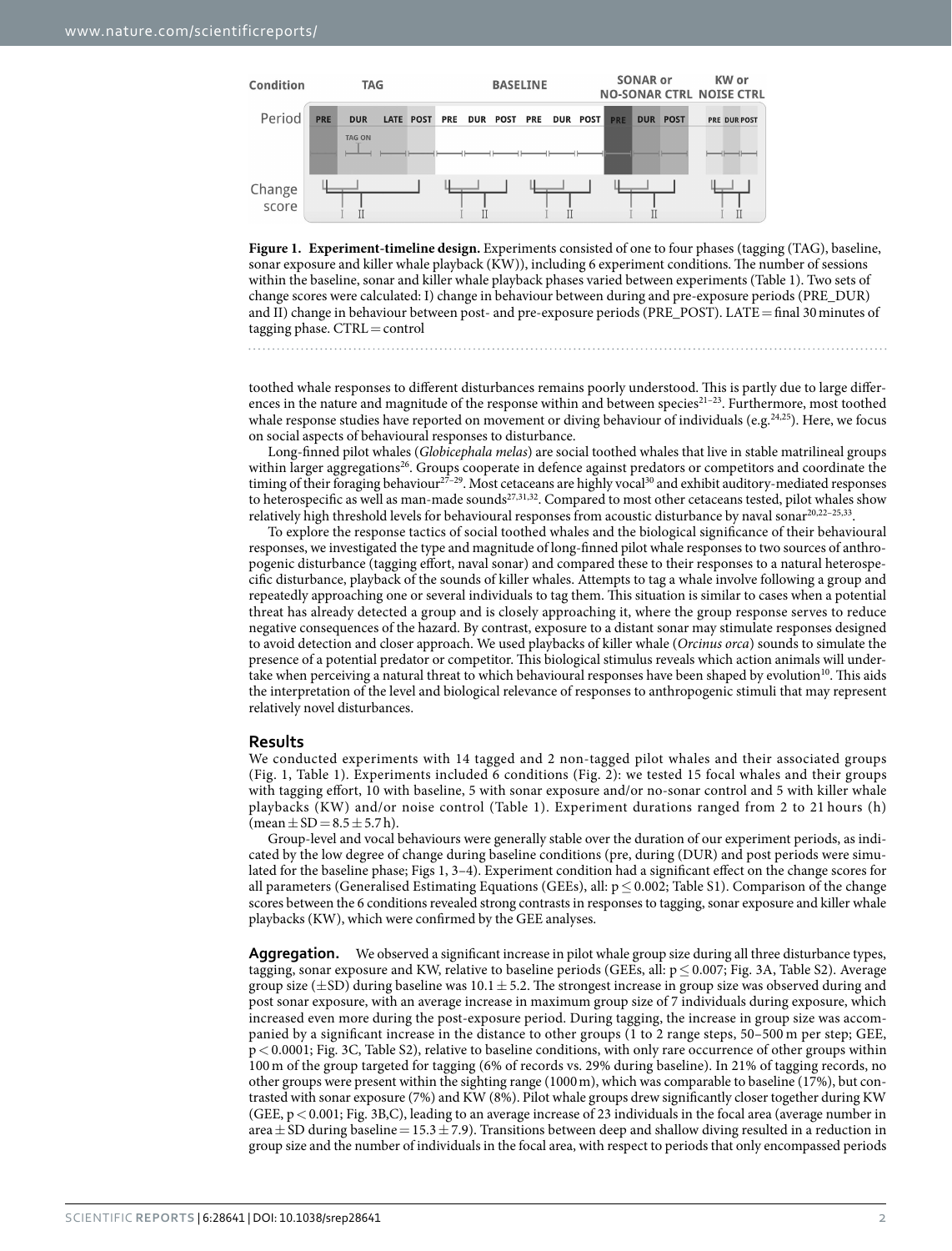<span id="page-2-0"></span>

|               |            |              |              |                     | No. records per Experiment condition (PRE_DUR; PRE_POST) |       |                  |           |            |  |
|---------------|------------|--------------|--------------|---------------------|----------------------------------------------------------|-------|------------------|-----------|------------|--|
| <b>TAG ID</b> | Date       | Ind. class   | Data type    | <b>TAG</b>          | <b>BASE</b>                                              | SONAR | no-sonar<br>ctrl | <b>KW</b> | noise ctrl |  |
| gm08_150c     | 29-05-2008 | MC           | V            | $0:0^*$             | 0;0                                                      | 2:2   |                  |           |            |  |
| gm08_154d     | 02-06-2008 | <b>MC</b>    | $\mathbf{V}$ | $0:0^{\frac{1}{6}}$ | 1:0                                                      | 2:2   |                  |           |            |  |
| gm08_156a     | 04-06-2008 | MC           | V            | $0:0^*$             |                                                          |       |                  |           |            |  |
| gm08_159a     | 07-06-2009 | $\mathbf L$  | V            | $0:0^*$             | 1;0                                                      | 2:2   | 1;1              | 2;2       |            |  |
| gm09_137a     | 17-05-2009 | MC           | ${\bf G}$    | 1;1                 | 4;4                                                      |       |                  |           |            |  |
|               |            |              | V            | $0:0^*$             | 4;4                                                      |       |                  |           |            |  |
| gm09_138a     | 18-05-2009 | $\mathbf M$  | ${\bf G}$    | 1:1                 | 1:1                                                      | 3:3   | 1:1              |           |            |  |
|               |            |              | $\mathbf V$  | $0:0^*$             | 1;1                                                      | 3:3   | 1;1              |           |            |  |
| gm09_156b     | 05-06-2009 | L            | ${\bf G}$    | 0;0                 | 3;2                                                      | 3:3   | 1;1              |           |            |  |
|               |            |              | $\mathbf{V}$ | $0:0^*$             | 3;2                                                      | 3:3   | 1;1              | 2:1       |            |  |
| no tag (a)    | 05-06-2009 | $\mathbf M$  | ${\bf G}$    | 1;0                 |                                                          |       |                  |           |            |  |
| LpW_10pm1N    | 24-05-2010 | L            | G            | 0;0                 | 1:0                                                      |       |                  | 2:2       | 2;2        |  |
| gm10_143a     | 23-05-2010 | L            | ${\bf G}$    | 0;0                 | 5:5                                                      |       |                  |           |            |  |
|               |            |              | V            | $0:0^*$             | 5:5                                                      |       |                  |           |            |  |
| gm10_152b     | 01-06-2010 | $\mathbf M$  | G            | 0;0                 | 1:0                                                      |       |                  |           |            |  |
|               |            |              | V            | $0:0^*$             | 1:0                                                      |       |                  |           |            |  |
| gm10_157a     | 06-06-2010 | $\mathbf L$  | ${\bf G}$    | 1:1                 |                                                          |       |                  |           |            |  |
| gm10_157b     | 06-06-2010 | MC           | ${\bf G}$    | $0:0^*$             | 5:5                                                      |       |                  |           | 2;1        |  |
|               |            |              | $\mathbf{V}$ |                     | 7:6                                                      |       |                  |           | 2;1        |  |
| gm10_158a     | 07-06-2010 | $\mathbf M$  | V            | $0:0^*$             |                                                          |       |                  |           |            |  |
| gm10_158d     | 07-06-2010 | $\mathbf{M}$ | ${\bf G}$    | 1;1                 | 1;1                                                      |       |                  | 2;2       | 2;0        |  |
|               |            |              | V            | $0:0^*$             | 1:1                                                      |       |                  | 2;2       | 2;2        |  |
| no tag (b)    | 07-06-2010 | $\mathbf{M}$ | G            | 1:1                 |                                                          |       |                  |           |            |  |
| <b>TOTAL</b>  |            |              | G(86)        | 6;5                 | 21:18                                                    | 6;6   | 2:2              | 6:5       | 6:3        |  |
|               |            |              | V(88)        | 0;0                 | 24;19                                                    | 12;12 | 3:3              | 4;4       | 4;3        |  |

**Table 1. Summary of experiments with long-finned pilot whales.** TAG ID=identification number of tagged whale for each experiment. No tag: no individual tagged. Individual class:  $L =$ large adult, M = mediumsized adult, C=individual consistently associated with calf. Data type: G=group-level behaviour, V=vocal behaviour. TAG = tagging, BASE = baseline, KW = killer whale sounds playback. Ctrl = control ([Fig. 2\)](#page-3-0). 0: PRE, DUR and/or POST period not (fully) recorded [\(Fig. 1](#page-1-0)). Empty cell: condition not present. No sonar experiments were conducted in 2010. \*Tagging phase vocal data included in analysis of silent/fully vocal periods;  $N=12$ DUR and 12 POST periods.

of shallow diving. However, effects of diving state were smaller than those recorded for experiment condition (Table S2).

**Coordination, Surface Activity & Calling.** During tagging effort, pilot whale focal groups increased their surfacing synchrony, relative to baseline conditions (GEE,  $p = 0.01$ ; [Fig. 4B](#page-5-0); Table S2), with more occurrences of high synchrony (17% of records) and of very tight individual spacing (48%) than during baseline (12% and 15%). Also, there was a tendency for fewer loggings in the focal group ([Fig. 4C](#page-5-0)). This contrasted with a tendency for an increase in the number of loggings during sonar exposure [\(Fig. 4C](#page-5-0), Table S2). Individual spacing was higher after, but not during, KW, relative to baseline and noise control (GEE,  $p \le 0.03$ ; Table S2), whereas there was a tendency for reduced individual spacing during tagging effort and sonar exposure. For individual spacing, response to the noise control was more pronounced than recorded for KW ([Fig. 4A\)](#page-5-0). In addition to experiment condition effects, changes in individual spacing also resulted from changes in diving state (Table S2).

Calling was recorded during an average ( $\pm$ SD) of 6 $\pm$  7% of time during baseline (range: 0–44.7%). Calling was higher during KW (recovering in post-exposure), relative to baseline and noise control (GEE,  $p < 0.05$ ; [Fig. 4D](#page-5-0), Table S2). This increased calling coincided with increased numbers of animals near the tagged whale during and post KW [\(Fig. 3A,](#page-4-0)B).

**Silence & Vocal activity.** Whales were silent (interval between consecutive vocalisations >24.5 s) on average ( $\pm$ SD) 40 $\pm$ 33% of the time during baseline. In total, 12 silent experiment periods (90–100% of time in period silent) were recorded. Silent periods were rarely recorded in baseline (5 of 43 DUR and POST periods; 12%) and sonar (1 of 24; 4%), and were absent in KW (0 of 8). However, silence occurred relatively regularly DUR and POST tagging (5 of 24; 21%), representing nearly 50% of all silent periods recorded.

Highly vocal experiment periods (90–100% of time vocal;  $N = 27$ ) were more common than silent experiment periods. Highly vocal periods occurred relatively regularly in baseline (13 of 43 simulated DUR and POST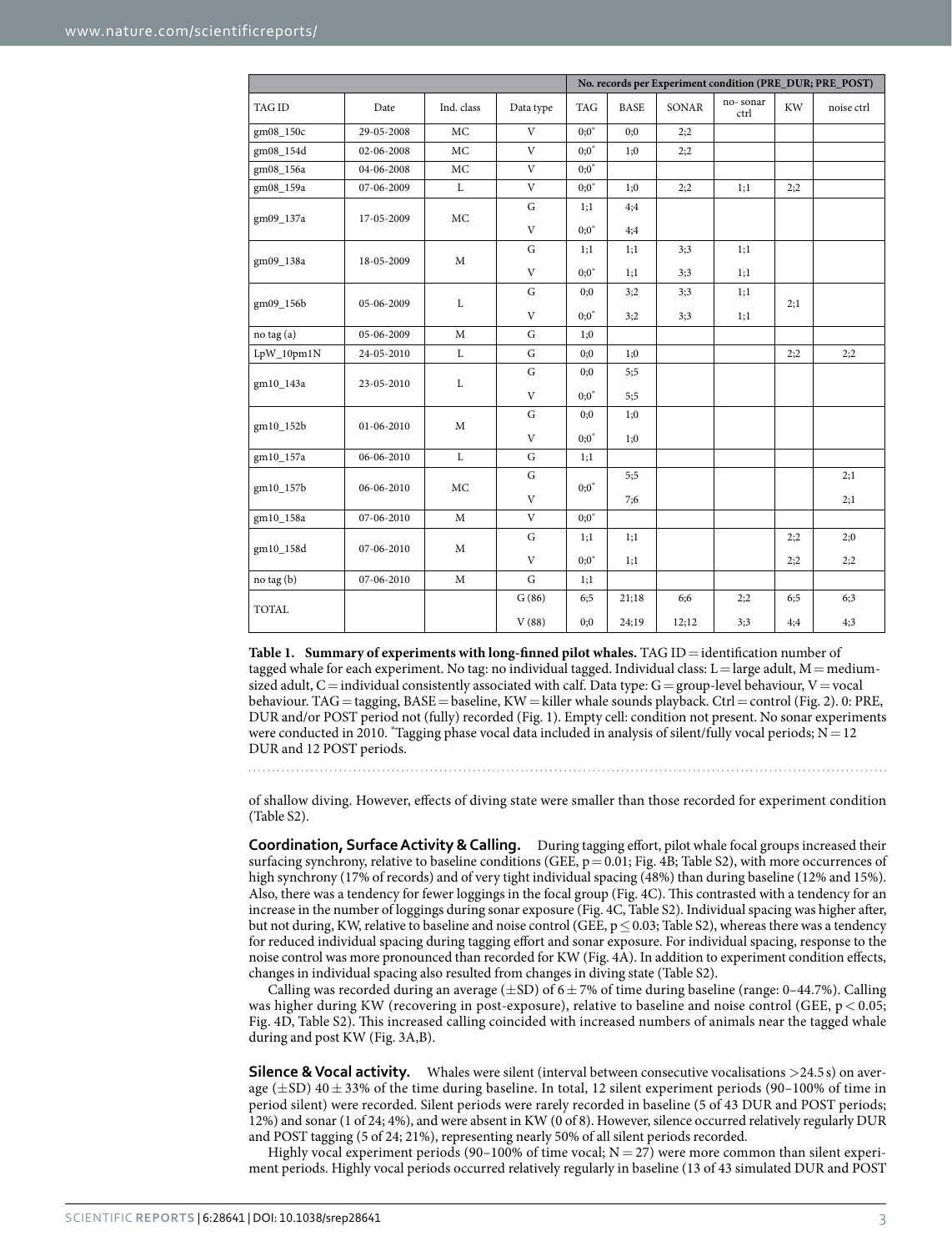

<span id="page-3-0"></span>**Figure 2. Schematic representation of experimental approach (not drawn to scale).** Observation vessel (29m): aimed to maintain distance of 100–400m to the focal group, representing a consistent factor in all experiment conditions; Source vessel (55 m): direct approach and signal transmission from 6–8 km at 3–4 ms<sup>-1</sup>. At 1 km distance, vessel course is locked. Approach and transmission continued until ~5minutes after passing the focal group (closest approach:  $40-560$  m; mean = 250 m<sup>[13](#page-9-6)</sup>;). Sonar: transmission of sonar signals. No-sonar control (ctrl): no transmission; Tagging vessel: consistent close approach aiming to apply a tag; Killer whale playback vessel: stationary, in front and to the side of focal group travel path (2400  $\pm$  943 m<sup>27</sup>;). KW: transmission of killer whale vocalisations. Noise ctrl: transmission of broadband noise.

periods; 30%). In total, 10 out of the 14 highly vocal periods were recorded POST exposure; records in DUR were rare (12% of DUR vs. 29% of POST periods). Highly vocal periods were most common post sonar (4 of 12 periods; 33%) and post noise control (3 of 3 periods). Whales were highly vocal during 1 of 12 sonar exposure periods, but in this case, the group was already highly vocal during pre-exposure.

#### **Discussion**

Our results show that the type and magnitude of long-finned pilot whale (*Globicephala melas*) social and vocal responses differed across three disturbance conditions. The active grouping together and approach response of pilot whales to a natural disturbance (killer whale (*Orcinus orca*); similar to a 'mobbing' respons[e27](#page-9-15)) did not occur when they were exposed to two anthropogenic disturbances (tagging effort and naval sonar exposure). Instead, tagging effort elicited a response where group members became more synchronous, more distant from other groups and reduced vocal activity later in the exposure, while sonar exposure induced a response where animals came together at the surface.

Pilot whales groups use social defence strategies after detecting a natural threat, such as the presence of poten-tial predators or competitors<sup>[27](#page-9-15),[28](#page-9-22)</sup>. Hearing killer whale vocalisations elicited a clear response in the pilot whales, inducing a strong aggregation of individuals and groups, while increasing or maintaining social calling rates. Tagged whales and their groups, as well as most other groups in the aggregation, were attracted to the playback speaker and aggregated near the sound source<sup>27</sup>. Hence, pilot whales seemed to respond to killer whale presence as a disturbance that could be safely investigated and effectively fended off by mobbing.

Tagging effort involved consistent noisy and repeated targeted pursuit by an agile vessel aiming to make physical contact (apply a tag). Pilot whale responses during tagging contrasted with those observed during killer whale playbacks (broadcasted from a vessel drifting with its engine turned off). During tagging, whales increased their group size and within-group synchrony, and showed a tendency to reduce the spacing between group members and the degree of surface resting (logging). Whereas the targeted group could merge with its nearest neighbour, other nearby groups in the aggregation did not approach and many even moved further away. We could not assess changes in vocal behaviour relative to pre-exposure for the tagging condition, because the tags had to be attached to record calls. However, call rates were significantly reduced comparing the period directly following tag deploy-ment and the last 30 minutes of tagging effort (LATE; [Fig. 1](#page-1-0)), to baseline conditions (GEE;  $N=9$  experiments, change score DUR\_LATE tagging: estimate  $\pm$  SD =  $-3.3 \pm 1.3$ , p = 0.013). Higher rates of social calling (12%) were recorded in the period directly following tag placement with respect to the final 30minutes of tagging and post-tagging (8 and 7%), during which they could become silent.

It is unlikely that the whales we tagged had been exposed to tagging effort prior to our study. However, some vessel and whale watching activity exists in our research area, and whales may have been exposed to repeated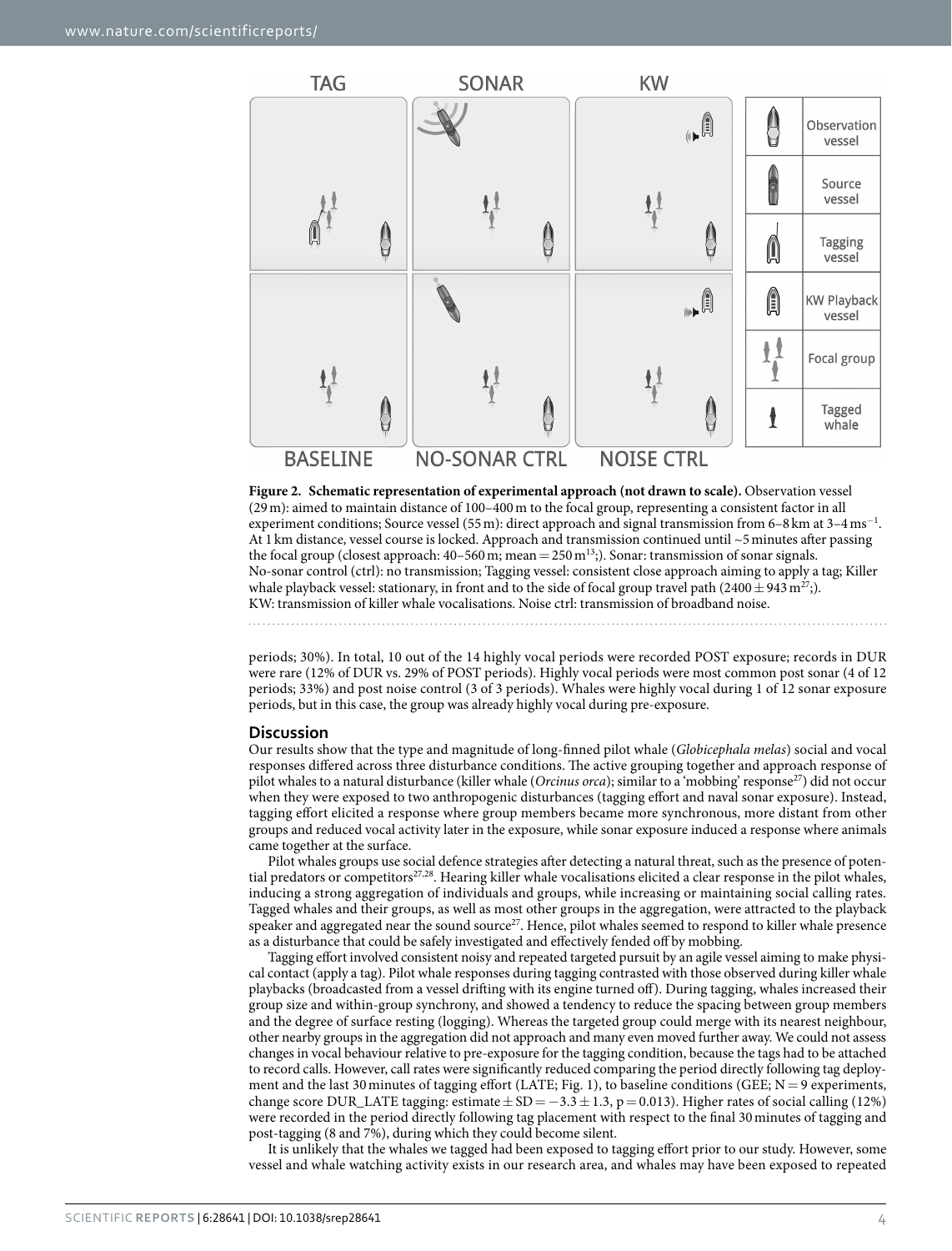

<span id="page-4-0"></span>**Figure 3. Changes in the aggregation behaviour of long-finned pilot whales in response to the 3 disturbance conditions (tagging effort (TAG), sonar exposure and killer whale playback (KW); grey bars) in comparison to baseline (BASE), the no-sonar control (ctrl) and the noise ctrl (white bars).** Positive or negative change scores respectively indicate an increase or decrease in (**A**) maximum (max.) group size, (**B**) maximum number (no.) of individuals within 200m and (**C**) minimum (min.) distance to the nearest other group. PRE\_DUR: difference in behaviour between during and pre-exposure period. PRE\_POST: difference in behaviour between post- and pre-exposure period. Error bars indicate SE, open circles indicate outliers Dashed lines indicate significantly different changes between conditions at  $p *<0.05$ , \*\*<0.01 or \*\*\*<0.0001. (post) indicates that a significant difference from the pre-exposure period was found only for the post exposure period.

approaches by small boats. Whereas aggregation and mobbing can be successful when dealing with killer whales<sup>28</sup>, it does not seem an effective strategy when aiming to avoid pursuit by a small mobile boat that repeatedly approaches the group. The observed tactic more closely represents an evasion response to a potential threat that has detected the group, has engaged in pursuit, and that cannot reliably be fended off.

Marine mammals could perceive powerful sounds such as naval sonar signals as a risk of discomfort due to the loudness of the sound exposure, as a risk for reduced coordination (masking, disorientation), or as a poten-tial threat<sup>[10,](#page-9-3)15</sup>. Most cetacean species exposed to sonar show strong horizontal or vertical avoidance responses, effectively distancing them from the sound source<sup>[20](#page-9-19),[24](#page-9-12),[34](#page-9-23)</sup>. In pilot whales, avoidance responses to sonar happened at relatively high levels, compared to those in experiments with killer whales, beaked whales (Ziphidae) and minke whales (*Balaenoptera acutorostrata*[\)20](#page-9-19)[,23](#page-9-24)[,25](#page-9-13)[,33,](#page-9-21)[34.](#page-9-23) Rather than showing a vertical avoidance response, during sonar exposure pilot whales showed a preference for shallow diving depths ( $\lt 35 \text{ m}^{35}$ ). The transition from deep to shallow diving did not reduce the overall received levels of sonar<sup>[36](#page-9-26)</sup>, which means that this response tactic was not primarily aimed at reducing received level. However, when the sonar was very close, some whales surfaced in synchrony with the loud sonar signals, potentially reducing sound exposure levels<sup>[36](#page-9-26)</sup>. As whales did not prefer to be shallow diving during the no-sonar control runs of the source vessel, this response is specific to the sonar signals and not caused by the approaching vessel.

Sonar signals elicited a response that led pilot whales to increase group size and spend more time at the sea surface with their group members. Sonar exposure did not elicit changes in social calling rates, or a silencing response, but sometimes elicited mimicry of the sonar signals<sup>[32](#page-9-18)</sup>. Together with absence of support for increased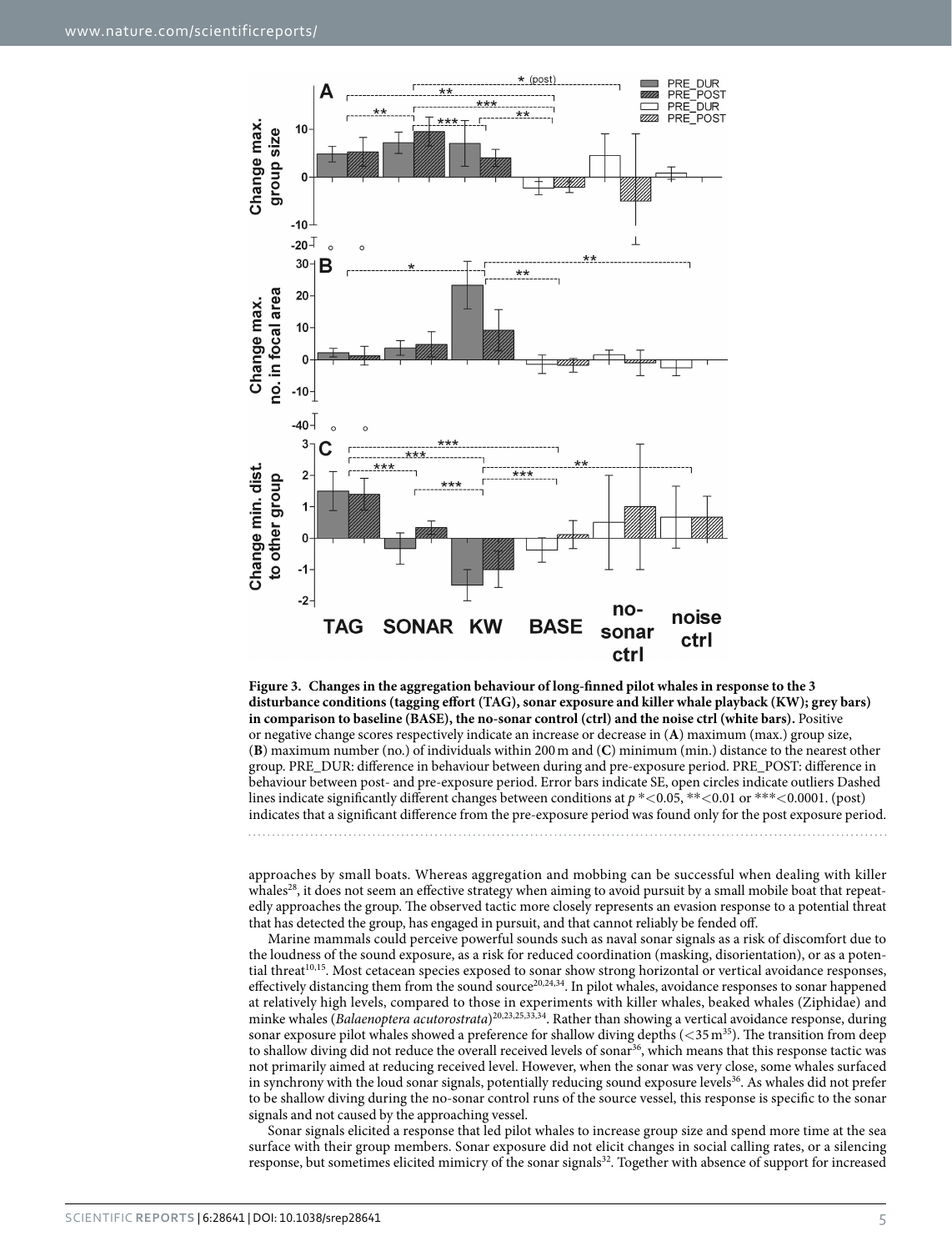

<span id="page-5-0"></span>**Figure 4. Changes in the cohesion, logging and calling behaviour of long-finned pilot whales in response to the three disturbance conditions.** Positive or negative change scores respectively indicate an increase or decrease in (**A**) average spacing between individuals, (**B**) average synchrony of surfacing, (**C**) number (no.) of loggings individual<sup>−</sup>1minute<sup>−</sup><sup>1</sup> and (**D**) the number of seconds per minute that whales produced calls. Figure description as in [Fig. 3](#page-4-0). As we could not collect pre-tagging data for vocalisations (no tag deployed), changes in calling behaviour could not be assessed for tagging effort.

within-group cohesion or synchrony, in the sonar exposure setting of our experiments (one approaching source with escalating received levels), representing a potentially threatening scenario, these results suggest that sonar signals are not perceived as a sound source from which pilot whales *a priori* want to get away, or hide from. Instead, it may be a response where group members form larger groups to prepare for horizontal avoidance without losing social cohesion, or to prepare for social defences against threats, such as social mobbing. The aggregation response may also suggest that whales perceive the distant approaching loud sound as a potential risk of decreased coordination (vocal masking, disorientation). For example, following deep dives during which they can be several 100s of m apart, pilot whales use vocalisations to relocate group members<sup>37</sup>. Increasing levels of sonar may interfere with this process, leading whales to choose to aggregate more at the surface where they can also use visual cues to locate group members. The suggestion that there is a risk of masking or reduced opportunity for vocal exchanges during sonar exposure may be supported by increased vocalising post exposure.

The contrasting responses to a natural threat and two types of anthropogenic stimuli indicate the ability for behavioural plasticity in response to different types of disturbance. Our results show that pilot whale responses to anthropogenic stimuli do not match the template of response to a known natural disturbance. Animals tailor their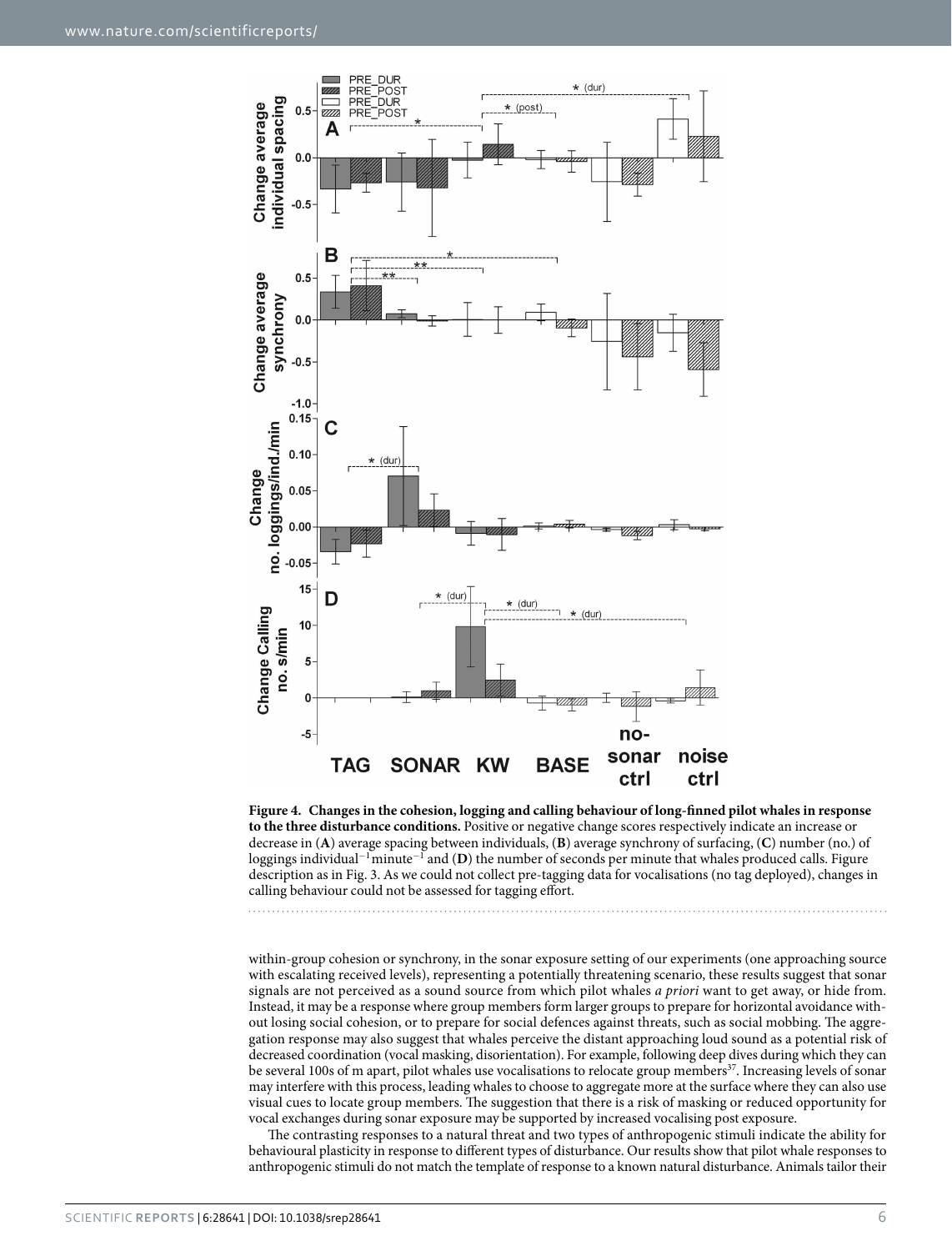behavioural responses to different kinds of disturbance in their environment, specific to their perception of the level and kind of associated risk<sup>10</sup>. Accurate assessment of risk and appropriate behavioural response pose obvious fitness benefits and may be crucial for survival, for example giving rise to the existence of predator-specific response tactics[6](#page-8-3)[,7](#page-9-0),[13](#page-9-6). The observed behavioural plasticity opens the question to what extent cetacean social responses to novel anthropogenic stimuli may be adaptive behaviours that effectively reduce the impact of disturbance.

Mobbing responses to killer whale sounds will have been shaped by natural selection, and appear to form a successful social defence against these predators/competitors at least under some circumstances<sup>[28](#page-9-22)</sup>. Clearly, a mobbing-type response to tagging or sonar vessels would not only be ineffective, but also potentially risky for responding whales (risk of collision, larger number of whales exposed at higher intensity). Much study of anti-predator strategies focuses on avoidance strategies to prevent detection by a predator, and evasion strategies to get away from the predator once detected<sup>38</sup>. However, whales exposed to an approaching sonar source increased group size and spent more time at the surface, both of which should increase detectability. From the perspective of the human tag-boat driver, the best way for a group of whales to lose a trailing boat is to spread out, surface asynchronously, and/or increase dive duration. By contrast, the whales being followed increased group size and surfaced synchronously, with other groups moving farther away, making it easier for the boat to follow the target group. As with the killer whale playbacks, the behavioural responses to sonar and tagging do not have the features expected if they function to escape detection or repeated approach.

The unifying characteristic of the pilot whale social response to disturbance is to allow for individuals to remain closely associated with their group members (increase in group size) at the surface; individuals do not make the decision to disperse. This tactic, shared with some terrestrial social mammals<sup>[7](#page-9-0)</sup>, allows pilot whales to maintain their social cohesion, and potentially to prepare to engage in either social defence tactics or group avoidance; *i.e.* stimulus-specific considerations ultimately determine the behavioural means used to maintain coordination. As it may take time to come together when dispersed, group-living animals with social defence strategies may need to anticipate using an early onset response, to ensure that they have reached a cohesive state at the time a group response needs to take place. This would be relevant for pilot whales, performing about 8minutes of long deep foraging dives to several hundred of meters and generally occurring in aggregations spread out over a large area<sup>29</sup>, particularly for responses to an escalating sound source that can be heard tens of kilometres away. Given that pilot whales are unlikely to have time for a preparative response during close approach by a tagboat, the response to tagging effort may represent a later stage of response to anthropogenic disturbance, when whales have decided to increase their within-group cohesion and synchrony, and may become silent, while other groups may benefit from increasing distance from the targeted group, rather than joining it. This pattern may be comparable to the different response tactics employed during the successive stages of a hunt (search, detection, pursuit, attack)<sup>4</sup>, whereby the sonar and killer whale sound stimuli represent early stages (presence of 'predator', uncertainty of whether pilot whales have been detected or not), whereas tagging effort represents later stages, during which the pilot whales have been clearly targeted, and are being pursued.

Pilot whales are air-breathing marine animals that spend the majority of time shallow diving but tend to feed at depth[29,](#page-9-29)[35.](#page-9-25) If they have to recover physiologically from deep dives, coming together at the surface may be a response preceding an actual avoidance or other response that allows maximum flexibility to respond to a disturbance for which the level of risk and duration may be unknown. If the whales spend more time shallow diving and less time foraging, this response may come at an energetic cost, particularly during exposures that may extend over multiple hours or even days<sup>[31](#page-9-17)</sup>.

This study showed that long-finned pilot whale groups exhibit stimulus-specific social and vocal responses to disturbance. Response tactics to killer whale sound playback matched those seen to actual killer whales. This mobbing response appears successful against killer whales but would not succeed against the vessel-based anthropogenic disturbances. The responses to a relatively distant approaching sonar are consistent with preparation for social defence against an unknown threat, while the responses to attempts to tag appear to function to protect group cohesion during evasion of repeated approaches. These observations suggest that pilot whales adapt their social responses to match the specific risks posed by the different forms of disturbance.

#### **Methods**

Fieldwork was conducted off Northern Norway between 66°–70° N latitude in May/June of 2008, 2009 and 2010<sup>39</sup>. Three types of behavioural data were collected during experiments with long-finned pilot whales (*Globicephala melas*): social context at the surface from focal follow observations, and dive parameters and acoustic scene (including all whale vocalisations and acoustic stimuli) of tagged individuals. We consistently tracked one focal (tagged) whale and its associated group, allowing us to record the behaviour and social context of the focal individual throughout each experiment.

**Experimental protocol.** Experiments comprised one to four consecutive phases: tagging, baseline, sonar exposure and playbacks of killer whale vocalisations ([Fig. 1](#page-1-0), [Table 1](#page-2-0)). The sonar and killer whale playback phases also included controls, resulting in a total of 6 experiment conditions [\(Fig. 2](#page-3-0)). Experiments started with 30minutes of pre-tagging behavioural observations of the focal group ([Fig. 1](#page-1-0)). Then tagging effort was started to attach an archival suction-cup tag (DTAG<sup>40</sup>) to a whale in the focal group using a 6 m carbon fibre pole from a small boat. The boat approached the animals at slow speeds, while moving roughly parallel to the direction of their horizontal movement. Tagging effort was sustained until maximally 1 hour (h) after a first tag deployment, with the aim to deploy a second tag on a different individual in the same group, or could end without any tag being deployed (tagging effort duration: range = 1.4–3.3 h; mean  $\pm$  SD = 2.2  $\pm$  0.7 h), followed by 30 minutes of post-tagging data collection. During the ensuing baseline phase, the behaviour of the whales was recorded in absence of any of the stimuli [\(Fig. 2](#page-3-0); duration: range =  $0.8-10.6$  h; mean  $\pm$  SD =  $4.4 \pm 3.6$  h). The baseline phase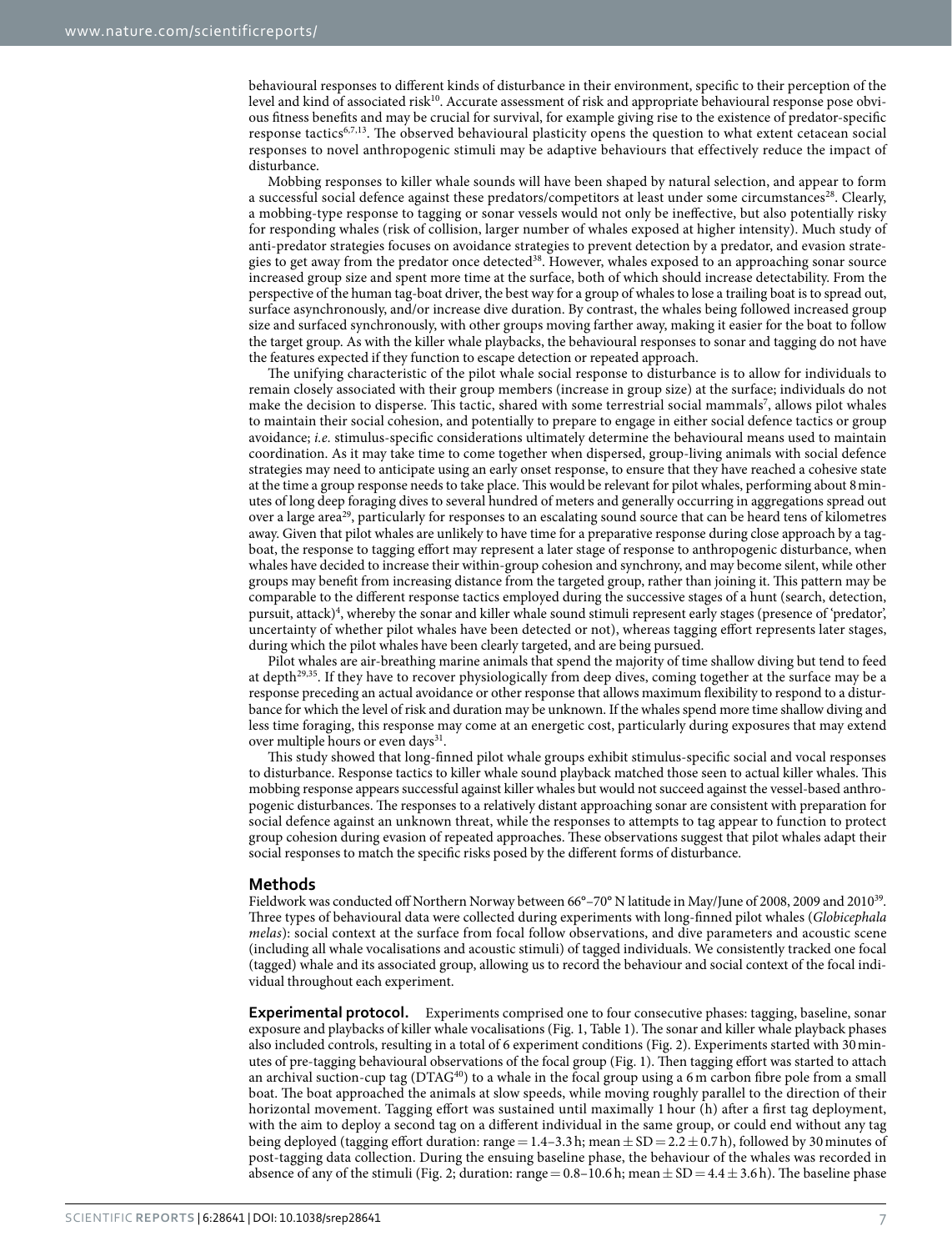occurred post-tagging to enable use of tag data in our analysis. The 30-minute recovery period was chosen based on field visual observations of whales returning to pre-tagging behaviour in this period.

The sonar exposure phase consisted of two to four ~30 minute exposure sessions of sonar signals, or a no-sonar control. During sonar exposure, hyperbolic sweeps of 1 s duration were transmitted every 20 s (maximum source level (SL): 214 dB re 1μPa∙m) from a naval sonar source towed behind the approaching source vessel ([Fig. 2\)](#page-3-0). Transmissions started with a 10-minute ramp-up period, followed by full power transmissions. Hence, the sonar exposure represented the scenario of an escalating source (at the start of the transmission period) with an approach toward the location of the whales. The combination of initial approach with ramp-up could have appeared as a threatening rapid approach, but this phase of approach started 8 km from the whale, and is likely not equivalent to the rapid looming of a visual stimulus. The same pattern of vessel approach without transmissions was performed for the no-sonar control, to control for responses of the whales to the approaching source vessel. Sessions were conducted in an alternating order and separated by at least 55 minutes<sup>39</sup>.

The killer whale playback phase consisted of two to four 15-minute transmission sessions of recordings of killer whale vocalisations (KW) and/or a broadband noise control, separated by approx. 10 minutes, played in random order using an underwater speaker deployed from a small drifting boat<sup>27</sup> [\(Fig. 2\)](#page-3-0). The noise control, created from sections of the same killer whale recordings without vocalisations, was conducted to control for responses of the whales to any unspecific acoustic stimulus (SL of the KW and noise control stimuli was 140–155 dB re μPa∙m). The killer whale playback phase was separated from the preceding sonar exposure phase by at least 85 minutes ( $N=2$ ) or without preceding sonar exposure ( $N=3$ ; [Table 1](#page-2-0)). See supplementary material for further details on sound stimuli.

**Tag data collection.** We collected data from 14 tagged whales. Pressure sampled on the DTAGs was converted to diving depth using calibrated values, and decimated to a 5Hz sampling rate<sup>40</sup>. In one case, depth data were collected from a second type of suction-cup attached tag, which recorded depth at 1-second intervals, but no soun[d41](#page-9-32). Each diving record was divided into bouts of deep diving (foraging) and bouts of shallow diving (non-foraging), following the definition in Visser *et al.*[29.](#page-9-29) When tag data were not available (pre-tagging, 2 focal follows without tag deployment), diving state was classified from the group-level parameters using the classification model in Visser *et al.*[29](#page-9-29).

Stereo sound recordings from the DTAGs (16-bit resolution at 96 or 192kHz) were used to analyse changes in calling in the acoustic scene of the tagged whale, and to identify the presence of periods of silence and high vocality of the tagged whale and its nearby conspecifics. The start and end times of all vocalisations from the tagged whale and vocalising conspecifics that were audible and visible on a spectrogram (Blackman-Harris window, FFT window size: 4096 points, overlap: 75%; Adobe Audition 2.0) were marked by two independent observers. All sounds were classified by perceived signal-to-noise ratio (SNR) as faint vocalisations, often only partly visible on the spectrogram, or vocalisations that were clear and complete in the recording and spectrogram [following 32] (Suppl. Figs S1 and S2). Only vocalisations that were clear and complete were included in analysis. As a result, the included calls represented calls likely produced by the tagged whale or nearby individuals, while faint calls, likely to have been produced by more distant whales, were excluded from analysis. Calls, thought to function as communication signals $42$ , were identified by horizontal bands in the spectrogram $43$  (Suppl. Fig. S1). Calls could contain a consistent click train component<sup>42</sup> (Suppl. Fig. S1). Silence (no vocalisations, opposed to naturally occurring short pauses between vocalisations) was defined as an interval between consecutive vocalisations >24.5 s (see supplementary material for analysis; Suppl. Fig. S3). Call presence in the acoustic scene of the tagged whale was quantified as the proportion of time calls were recorded (no. seconds (s) of calling per minute).

**Visual data collection.** Visual observations were conducted from the observation vessel at 6 m above sea level. Before attempts to tag started, the focal individual was selected from the whales present based upon easily identifiable features. The focal group was composed of all individuals in closer proximity to the focal individual and each other than to other individuals in the area<sup>29</sup>. Whenever the tagging vessel left the focal group without deploying a tag, or when a new individual became the focal (*i.e.* if the tagged whale was not the original focal individual), if possible, observations of the first focal whale were continued for 30minutes to collect post-tagging data before starting a new follow.

We collected 6 group-level parameters to quantify the degree of aggregation, coordination and surface activity of the focal group: 1) group size, 2) number of individuals in the focal area (within 200m of the focal whale), 3) distance to the nearest other group (categories: <50m, 50–100m, 100–200m, 200–500m, 500–1000m, none in sight), 4) individual spacing (distance between individuals in the focal group; categories: very tight  $\ll$ 1 body lengths (BL)), tight (1–3 BL), loose (3–15 BL), very loose (>15 BL) and solitary (no other individual in focal area and/or distant from nearest neighbour), 5) surfacing synchrony (the proportion of individuals in the focal group surfacing during the surfacing period of the focal individual; categories: low (0–0.33), moderate (0.34–0.66) and high (0.67–1)) and 6) number of logging events (floating at the surface) in the focal group<sup>[29](#page-9-29)</sup>.

Behavioural parameters were collected at 2-minute intervals when the focal whale was visible at the surface, or at first surfacing of the focal whale after a dive longer than 2minutes. Group states were recorded by scanning the area around the focal individual or by traditional scan sampling, events were recorded using incident samplin[g29,](#page-9-29)[44,](#page-9-35)[45.](#page-9-36) Visual observation data were recorded using Logger 2000 software (IFAW).

**Analytical design.** We investigated whether the behaviour of the focal group changed in response to the 6 experimental conditions using a Before-During-After analytical design. For the sonar exposure and killer whale playback phases, pre and post periods directly preceded and followed the exposure period (DUR). For the tagging phase, pre-tagging was defined as the 30-minute period prior to the start of tagging effort (launch of tagging vessel). The DUR period was defined as 15 minutes prior to tagging during tagging effort until 15 minutes after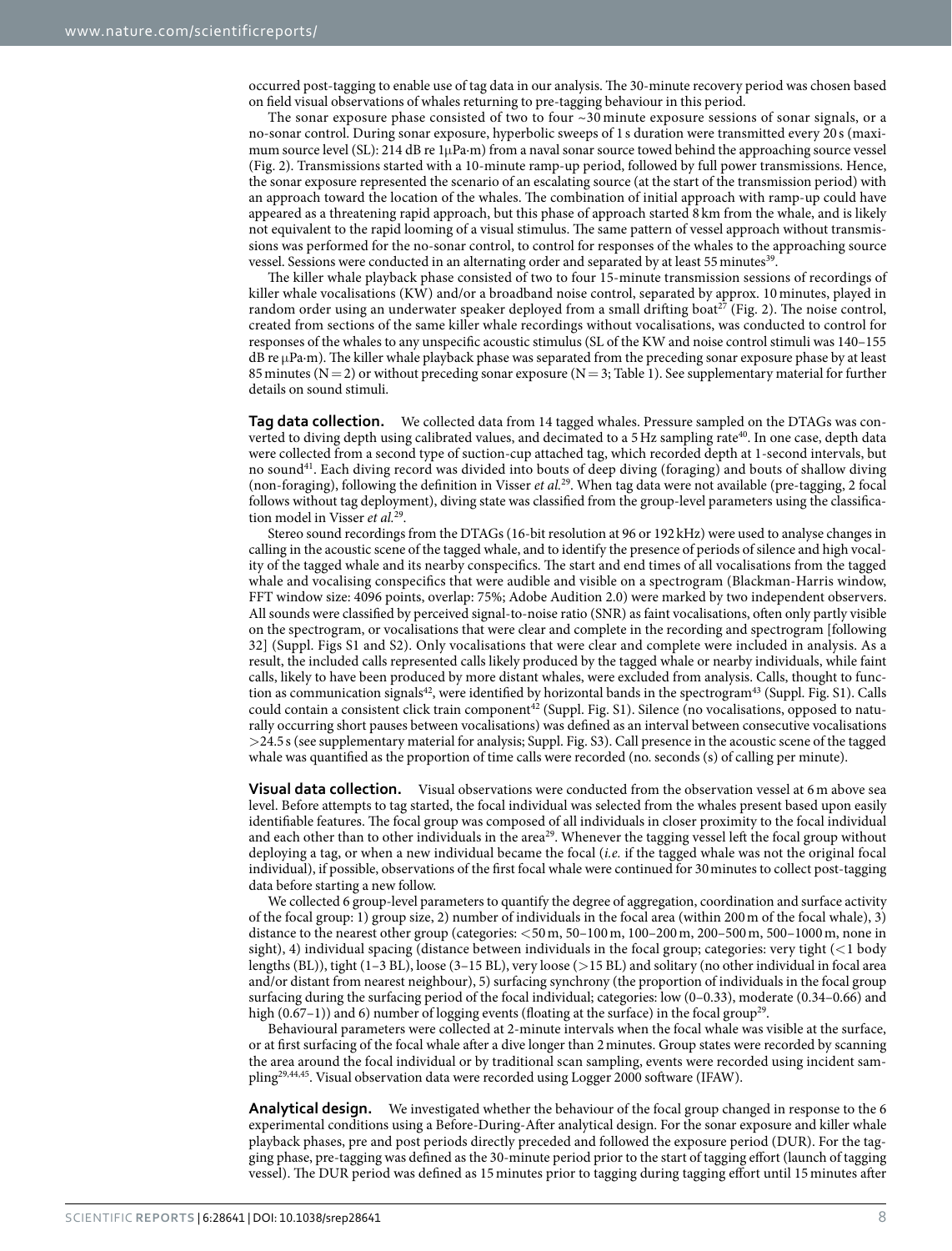tag deployment, while the tag boat was still following the focal whale [\(Fig. 1](#page-1-0)). The moment of tag-on marks an exposure condition that is comparable between targeted whales (consistent, increasingly close approach followed by tag deployment), which is why this was used to anchor the DUR period. Tag deployment time was similar across whales (group behaviour:  $N = 4$ , median = 33 minutes, range: 25–35 minutes; vocal behaviour:  $N = 10$ , median = 35 minutes, range = 21-146 minutes). Post-tagging was defined as the first 30 minutes following the end of the tagging effort, after the tagging vessel left the whales and was more than 500m away, or recovered. For the 2 records where no tag could be deployed, the DUR tagging period was started 20minutes after the start of tagging effort, 15minutes prior to the median tag deployment time. To enable quantification of and comparison to behavioural changes during baseline, each baseline phase was divided into simulated PRE, DUR and POST periods, starting from the start of the baseline phase [\(Fig. 1](#page-1-0)). PRE and POST periods had matching durations of approximately 30minutes to their corresponding DUR period, or, for KW and noise control, 5–15minute durations.

**Behavioural change score.** First, for each PRE, DUR and POST period, we determined the maximum group size and number of individuals in the focal area, minimum distance category to other groups, average individual spacing and surfacing synchrony (see supplementary material for calculation), the number of loggings per individual per minute and the number of seconds per minute during which calls were recorded.

Second, behavioural changes between exposure periods within a session were quantified using two behavioural change scores 1) The difference between the DUR and the PRE period (PRE\_DUR), representing the behavioural change occurring during exposure, compared to pre-exposure and 2) The difference between the POST and the PRE period (PRE\_POST), indicating whether a behavioural change endured, or started, post-exposure [\(Fig. 1;](#page-1-0) see also<sup>[4](#page-8-4)</sup>). We could not collect comparable vocalisation data during pre-tagging as no tag was deployed, so vocal parameters were excluded from change score analysis for the tagging phase.

In addition, we identified all DUR and POST periods during which the whales were silent (silent in 90–100% of experiment period) or highly vocal (vocal in 90–100% of experiment period). For tagging phases, the DUR period encompassed the 15minutes following tag deployment (start recording) for this analysis.

**Statistical analysis of behavioural response.** We compared behavioural changes during exposure to the three stimuli (tagging, sonar and KW) to changes during baseline behaviour and to each other. Changes during sonar and KW were also compared to changes during their respective controls (no-sonar and noise control). Differences in change scores from 16 focal groups were quantified using Generalised Estimating Equations  $(GEEs<sup>46</sup>)$  $(GEEs<sup>46</sup>)$  $(GEEs<sup>46</sup>)$ . Each group-level and vocalisation parameter was modelled as a Gaussian response variable against the factor covariates for *experiment condition* (tagging, sonar, KW, baseline, no-sonar control, noise control), *experiment period* (PRE\_DUR, PRE\_POST), *diving state* (predominantly shallow (S) or deep (D) diving in the PRE and DUR or POST periods: SS, SD, DD, DS) and the two-way interaction term *experiment condition:experiment period*. Diving state was included in the model to control for changes in group and vocal behaviour that may naturally occur between periods of deep and shallow diving[29.](#page-9-29) To account for our repeated measures design, we specified a blocking unit (focal group ID) in the GEE, so that residuals were permitted to be correlated within, but assumed to be independent between blocking units. Models were run using the robust variance estimator<sup>47</sup>. Model selection was performed using a hypothesis-based backwards ANOVA (sequential Wald test). After running each GEE model and the ANOVA, the term with the largest p-value in the ANOVA model was removed, and the GEE model was rerun until all terms retained in the ANOVA were significant ( $p < 0.05$ ). GEE models were run excluding outliers, defined as singular change scores of opposite sign and at least 5 times larger than the other change scores for the response variable. The GEE analyses were run using the package 'geepack'[48](#page-9-39) in R, version  $2.14.149$ 

We expected to find a significant effect of *experiment condition* on the response variable if changes in behaviour during tagging, sonar or KW were different from baseline or the no-sonar and noise controls. If *experiment condition* was retained in the model, we determined the significance of differences between pairs of conditions (e.g. sonar vs. baseline) using the p-values for differences between *experiment condition* factor levels generated by the final GEE model. We expected a significant effect of *experimental period* on the response variable if groups changed their behaviour during exposure and returned to pre-exposure behaviour after the end of exposure, or if they started to change behaviour during post-exposure.

**Ethics statement.** All research activities were carried out under permits issued by the Norwegian Animal Research Authority (permit no. S-2007/61201), in compliance with ethical and local use of animals in experimentation. The research protocol was approved by the University of St Andrews Animal Welfare and Ethics Committee and Woods Hole Oceanographic Institution's Animal Care and Use Committee.

#### **References**

- <span id="page-8-0"></span>1. Caro, T. *Anti-predator defences in birds and mammals*. 592 pp (University of Cambridge Press), (2005).
- <span id="page-8-1"></span>2. Lima, S. L. & Dill, L. M. Behavioural decisions made under the risk of predation: a review and prospectus. *Can. J. Zool.* **68,** 619–640  $(1990)$
- 3. Hemmi, J. M. & Pfeil, A. A multi-stage anti-predator response increases information on predation risk. *J. Exp. Biol.* **213,** 1484–1489 (2010).
- <span id="page-8-4"></span>4. Curé *et al.* Predator sound playbacks reveal strong avoidance responses in a fight strategist baleen whale. *Mar. Ecol. Prog. Ser.* **526,** 267–282 (2015).
- <span id="page-8-2"></span>5. Weston, M. A., McLeod, E. M., Blumstein, D. T. & Guay, P. J. A review of flight-initiation distances and their application to managing disturbance to Australian birds. *Emu* **112,** 269–286 (2012).
- <span id="page-8-3"></span>6. Deecke, V. B., Slater, P. J. B. & Ford, J. K. B. Selective habituation shapes acoustic predator recognition in harbour seals. *Nature* **420,** 171–173 (2002).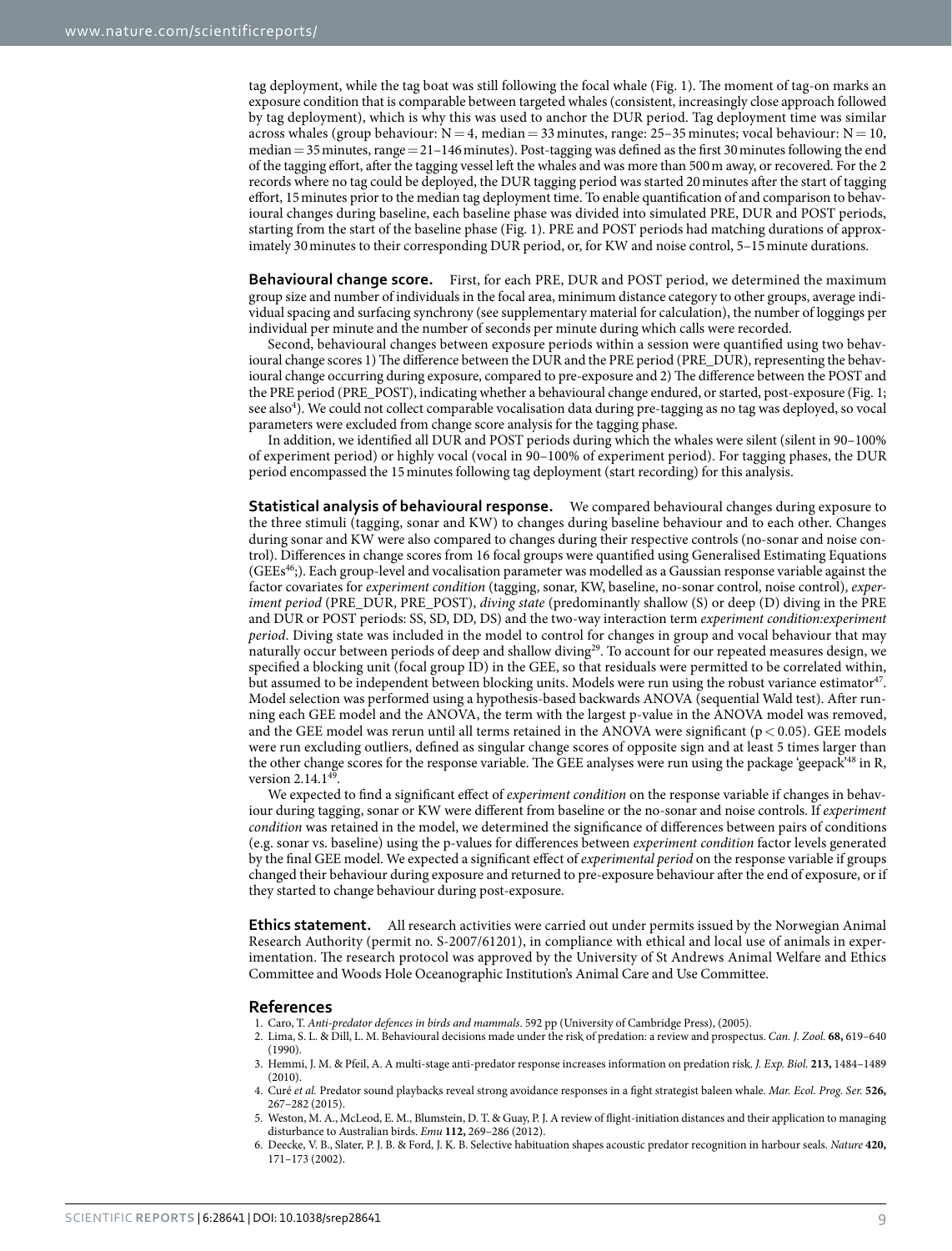- <span id="page-9-0"></span>7. McComb, K., Shannon, G., Sayialel, K. N. & Moss, C. Elephants can determine ethnicity, gender, and age from acoustic cues in human voices. *PNAS* doi: 10.1073/pnas.1321543111 (2014).
- <span id="page-9-1"></span>8. Elgar, M. A. Predator vigilance and group size in mammals and birds: a critical review of the empirical evidence. *Biol. Rev*. **64,** 13–33 (1989).
- <span id="page-9-2"></span>9. Roth, E. D. & Johnson, J. A. Size-based variation in anti-predator behaviour within a snake (*Agkistrodon piscivorus*) population. *Behav. Ecol.* **15,** 365–370 (2004).
- <span id="page-9-3"></span>10. Frid, A. & Dill, L. Human-caused disturbance stimuli as a form of predation risk. *Conserv. Ecol.* **6,** 11 (2002).
- <span id="page-9-4"></span>11. Blumstein, D. T. Developing an evolutionary ecology of fear: how life history and natural history traits affect disturbance tolerance in birds. *Anim. Behav.* **71,** 389–399 (2006).
- <span id="page-9-5"></span>12. Marshall, H. H., Carter, A. J., Rowcliffe, J. M. & Cowlishaw G. Linking social foraging behaviour with individual time budgets and emergent group-level phenomena. *Anim. Behav.* **84,** 1295–1305 (2012).
- <span id="page-9-6"></span>13. Manser, M. B. The acoustic structure of suricates' alarm calls varies with predator type and the level of response urgency. *Proc. R. Soc. Lond.* B. **268,** 2315–2324 (2001).
- <span id="page-9-7"></span>14. Hill, R. A. & Dunbar, R. I. M. An evaluation of the roles of predation rate and predation risk as selective pressures on primate grouping behaviour. *Behaviour* **135,** 411–430 (1998).
- <span id="page-9-8"></span>15. Richardson, W. J., Greene, C. R., Malme, C. I. & Thomson, D. H. *Marine mammals and noise* 558 pp (Academic Press, 1995).
- <span id="page-9-9"></span>16. Tyack, P. L. Implications for marine mammals of large-scale changes in the marine acoustic environment. *J. Mamm*. **89,** 549–558  $(2008)$
- <span id="page-9-10"></span>17. Bejder, L. *et al.* Decline in relative abundance of bottlenose dolphins exposed to long-term disturbance. *Conserv. Biol.* **20,** 791–1798  $(2006)$
- 18. Pirotta, E. *et al.* Vessel noise affects beaked whale behavior: results of a dedicated acoustic response study. *PLoS One* **7,** e42535 (2012).
- 19. New, L. F., Moretti, D. J., Hooker, S. K., Costa, D. P. & Simmons, S. E. Using energetic models to investigate the survival and reproduction of beaked whales (family *Ziphiidae*). *PloS One* **8,** e68725 (2013).
- <span id="page-9-19"></span>20. Miller, P. J. O. *et al.* Dose-response relationships for the onset of avoidance of sonar by free-ranging killer whales. *J. Acoust. Soc. Amer.* **135,** 975–993 (2014).
- <span id="page-9-11"></span>21. Williams, R. & Ashe, E. Killer whale evasive tactics vary with boat number. *J. Zool.* **272,** 390–397 (2007).
- <span id="page-9-20"></span>22. Miller, P. J. O. *et al.* The severity of behavioral changes observed during experimental exposures of killer (*Orcinus orca*), long-finned pilot (*Globicephala melas*), and sperm (*Physeter macrocephalus*) whales to naval sonar. *Aquat. Mamm.* **38,** 362–401 (2012).
- <span id="page-9-24"></span>23. Harris, C. M. *et al.* Dose response severity functions for acoustic disturbance in cetaceans using recurrent event survival analysis. *Ecosphere* **6,** 1–14 (2016).
- <span id="page-9-12"></span>24. DeRuiter, S. L. *et al.* First direct measurements of behavioural responses by Cuvier's beaked whales to mid-frequency active sonar. *Biol. Lett.* **9,** 20130223 (2013).
- <span id="page-9-13"></span>25. Antunes, R. *et al.* High response thresholds for avoidance of sonar by free-ranging long-finned pilot whales *Globicephala melas*. *Mar Pollut. Bull.* **32,** 323–346 (2014).
- <span id="page-9-14"></span>26. Amos, B. Social structure of pilot whales revealed by analytical DNA profiling. *Science* **260,** 670–672 (1993).
- <span id="page-9-15"></span>27. Curé, C. *et al.* Pilot whales attracted to killer whale sounds: acoustically-mediated interspecific interactions in cetaceans. *PLoS One* **7,** e52201 (2012).
- <span id="page-9-22"></span>28. DeStephanis, R. *et al.* Mobbing-like behavior by pilot whales towards killer whales: a response to resource competition or perceived predation risk? *Acta Ecolog*. doi: 10.1007/s10211-014-0189-1 (2014).
- <span id="page-9-29"></span>29. Visser, F. *et al.* The social context of individual foraging behaviour in long finned pilot whales. *Behaviour* **151,** 1453–1477 (2014).
- <span id="page-9-16"></span>30. Taruski, A. G. The whistle repertiore of the North Atlantic pilot whale (Globicephala melaena) and its relationship to behavior and environment. *in Behavior of marine mammals*, Vol 3. (eds Winn, H. E. & Olla, B. L.) 345–368 (Plenum Press, 1979).
- <span id="page-9-17"></span>31. Rendell, L. E. & Gordon, J. C. D. Vocal response of long-finned pilot whales (*Globicephala melas*) to military sonar in the Ligurian Sea. *Mar. Mammal Sci.* **15,** 198–204 (1999).
- <span id="page-9-18"></span>32. Alves, A. C., Antunes, R. N., Bird, A., Tyack, P. L. & Miller, P. J. O. Vocal matching of naval sonar signals by long-finned pilot whales *Globicephala melas*. *Mar. Mammal Sci.* doi: 101111/mms12099 (2014).
- <span id="page-9-21"></span>33. Miller, P. J. O. *et al.* First indications that northern bottlenose whales are sensitive to behavioural disturbance from anthropogenic noise. *Roy. Soc. Open Sci*. **2,** 140484 (2015).
- <span id="page-9-23"></span>34. Sivle, L. D. *et al.* Severity of expert-identified behavioural responses of humpback whale, minke whale and Northern bottlenose whale to naval sonar. *Aquat. Mamm*. doi: 10.1578/AM.41.4.2015.xxx (2015).
- <span id="page-9-25"></span>35. Sivle, L. D. *et al.* Changes in dive behavior during sonar exposure in killer whales, pilot whales and sperm whales. *Frontiers Aquat. Physiol.* doi: 10.3389/fphys.2012.00400 (2012).
- <span id="page-9-26"></span>36. Wensveen, P. J. *et al.* How effectively do synchronised avoidance and other response strategies of pilot whales reduce sounds exposure from naval sonar? *Mar. Environ. Res.* **106,** 86–81 (2015).
- <span id="page-9-27"></span>37. Jensen, F. H., Perez, J. M., Johnson, M., Soto, N. A. & Madsen, P. T. Calling under pressure: short-finned pilot whales make social calls during deep foraging dives. *Proc. R. Soc. Lond. B*. **278,** 3017–3025 (2011).
- <span id="page-9-28"></span>38. Weihs, D. & Webb, P. W. Optimal avoidance and evasion tactics in predator-prey interactions. *J. Theor. Biol.* **106,** 189–206 (1984).
- <span id="page-9-30"></span>39. Miller, P. J. O. *et al.* The 3S experiments: studying the behavioural effects of naval sonar on killer whales (*Orcinus orca*), sperm whales (*Physeter macrocepha*lus), and long-finned pilot whales (*Globicephala melas*) in Norwegian waters. *Scottish Oceans Inst. Tech. Rept*. SOI-2011-001 (2011).
- <span id="page-9-31"></span>40. Johnson, M. P. & Tyack, P. L. A digital acoustic recording tag for measuring the response of wild marine mammals to sound. *IEEE J. Ocean. Engin*. **28,** 3–12 (2003).
- <span id="page-9-32"></span>41. Aoki, K., Sakai, M., Miller, P. J. O., Visser, F. & Sato, K. Body contact and synchronous diving in long-finned pilot whales. *Behav. Proc*. **99,** 12–20 (2013).
- <span id="page-9-33"></span>42. Sayigh, L., Quick, N., Hastie, G. & Tyack, P. Repeated call types in short-finned pilot whales, *Globicephala macrorhynchus*. *Mar. Mamm. Sci*. **29,** 312–324 (2012).
- <span id="page-9-34"></span>43. Watkins, W. A. The harmonic interval: fact or artifact in spectral analysis of pulse trains. In *Marine Bioacoustics*, Vol. 2. (ed. Tavolga, W. N.) 15–43 (Pergamon Press, 1976).
- <span id="page-9-36"></span><span id="page-9-35"></span>44. Altmann, J. Observational study of behavior: sampling methods. *Behaviour* **49,** 227–267 (1974).
- 45. Mann, J. Behavioral sampling methods for cetaceans: a review and critique. *Mar. Mammal Sci.* **15,** 102–122 (1999).
- <span id="page-9-38"></span><span id="page-9-37"></span>46. Hardin, J. & Hilbe, J. In *Generalized Estimating Equations* (Chapman and Hall/CRC Press), (2003).
- 47. Zorn, C. Comparing GEE and robust standard errors for conditionally dependent data. *Polit. Res. Quart.* **59,** 329–341 (2006).
- 48. Højsgaard, S., Halekoh, U. & Yan, J. The R Package geepack for Generalized Estimating Equations. *J. Stat. Software* **15,** 1–11 (2006).
- <span id="page-9-40"></span><span id="page-9-39"></span>49. R Development Core Team. R: *A language and environment for statistical computing.* R Foundation for Statistical Computing, Vienna, Austria. ISBN 3-900051-07-0,<http://www.R-project.org>(2011).

#### **Acknowledgements**

We thank all involved in the 3S project, Kagari Aoki (data from the second tag type), Stacy DeRuiter and Catriona Harris (MOCHA project; statistical advice). We used Logger 2000, developed by the International Fund for